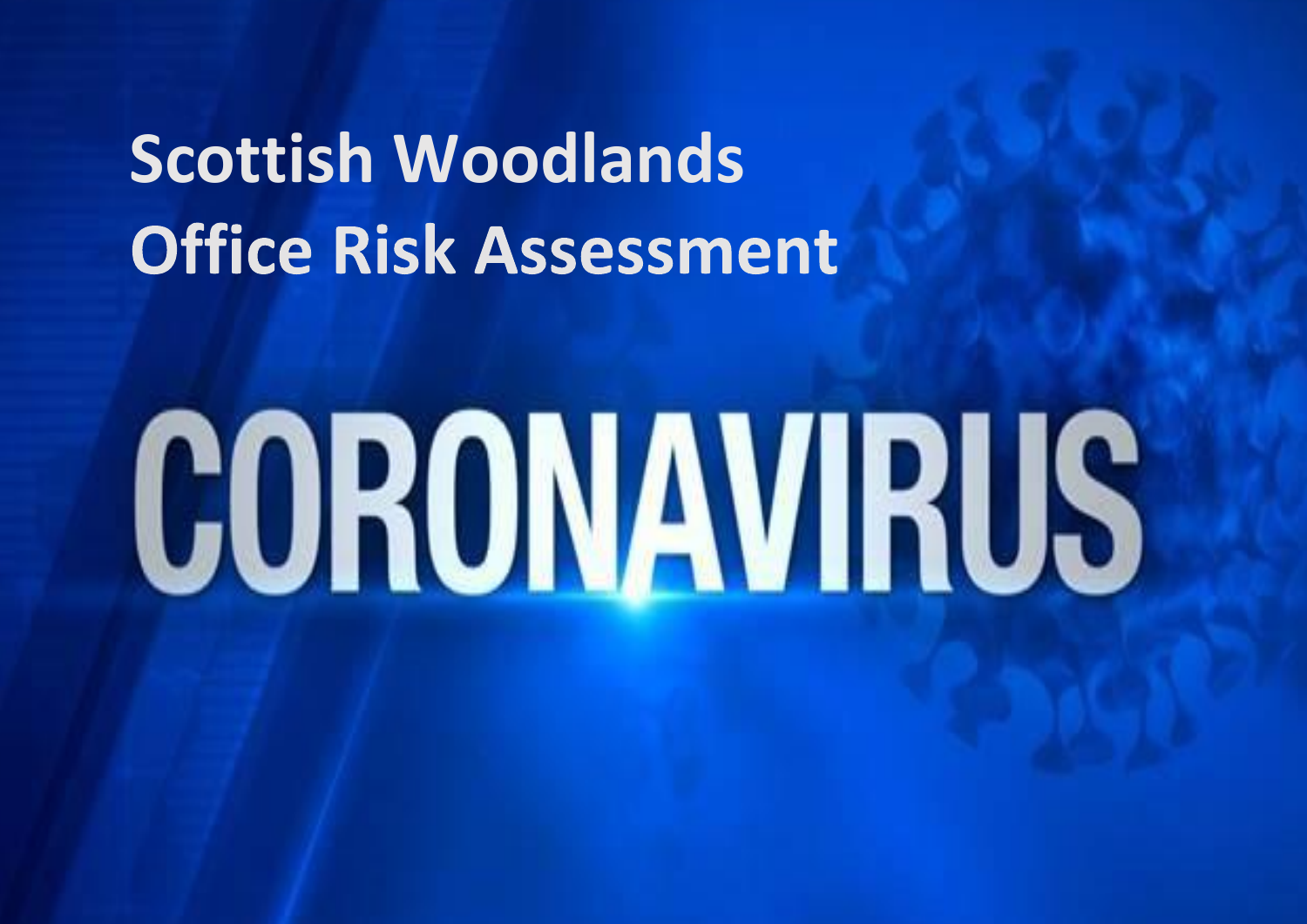



#### Contents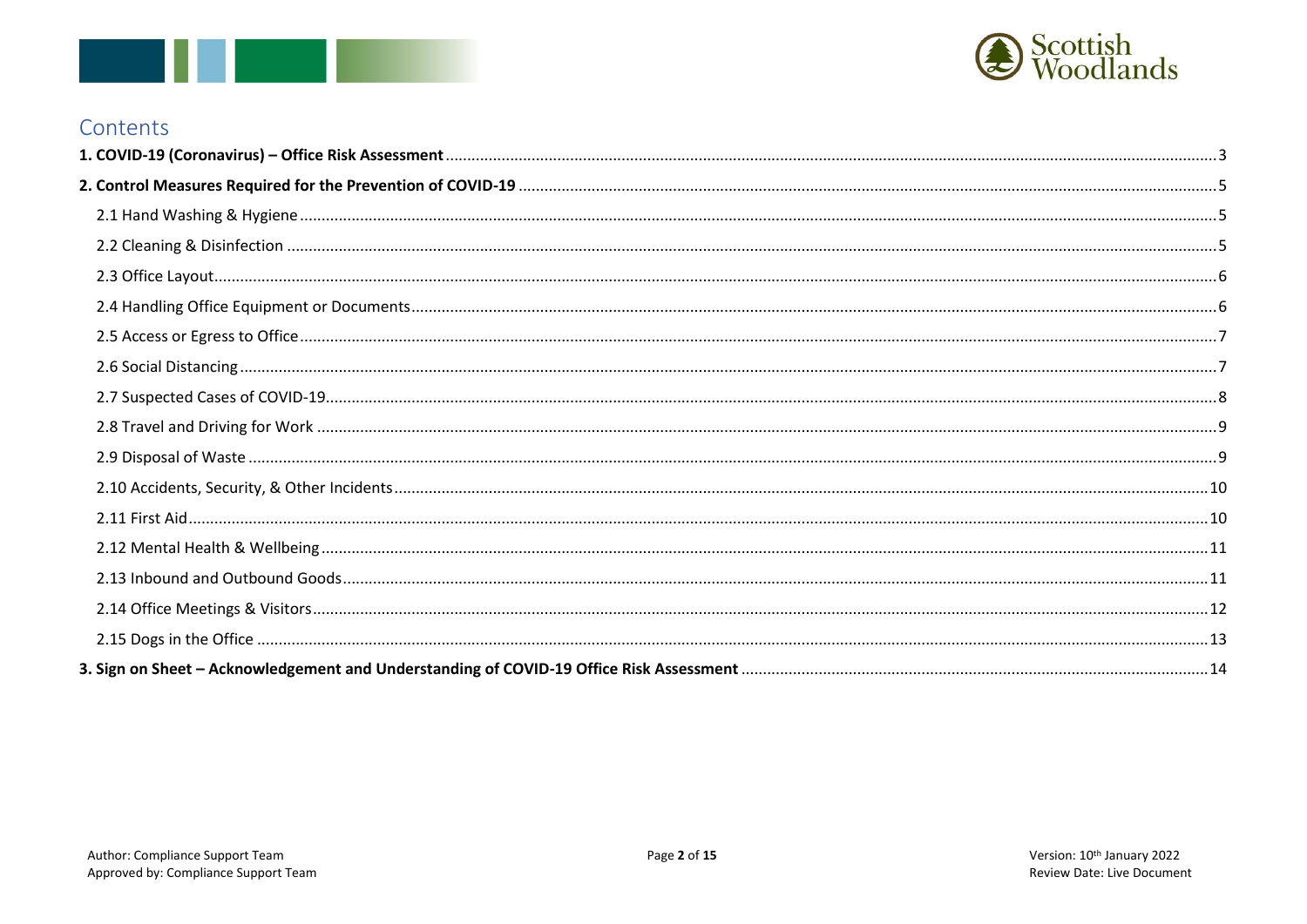



#### <span id="page-2-0"></span>1. COVID-19 (Coronavirus) – Office Risk Assessment

This assessment has been created as part of the company risk assessment process to ensure that Scottish Woodlands are aligned with the current government guidance in relation to the control and management of Covid-19.

Due to the frequency that advice and guidance is changing, the **Compliance Support Team** will be responsible for the maintenance and updating of this document and communication to all Scottish Woodlands employees. **Facilities Managers** are responsible for ensuring that it is kept up to date within their office and that all **employees and visitors** read or are briefed and the 'sign in' sheet is completed.

This risk assessment will also be published on the Scottish Woodlands website.

| <b>Hazard</b>                                                                                                                                                                                                      | Who May be<br><b>Harmed</b>                                                                                                                                                                                 | <b>Potential</b><br><b>Outcomes</b>                                                                                                                                                                                                                                         | <b>Risk Before Control</b> |          | <b>Measures</b>   |                                                                                                                                                                                                   | <b>Guidance and</b><br><b>Best Practice</b>                                                                                                                                                                                                                                                                                                                                                                                                                                                                                                                                                                | <b>Control Measures</b> |          | <b>Measures</b>   | <b>Risk After Control</b> |  |
|--------------------------------------------------------------------------------------------------------------------------------------------------------------------------------------------------------------------|-------------------------------------------------------------------------------------------------------------------------------------------------------------------------------------------------------------|-----------------------------------------------------------------------------------------------------------------------------------------------------------------------------------------------------------------------------------------------------------------------------|----------------------------|----------|-------------------|---------------------------------------------------------------------------------------------------------------------------------------------------------------------------------------------------|------------------------------------------------------------------------------------------------------------------------------------------------------------------------------------------------------------------------------------------------------------------------------------------------------------------------------------------------------------------------------------------------------------------------------------------------------------------------------------------------------------------------------------------------------------------------------------------------------------|-------------------------|----------|-------------------|---------------------------|--|
|                                                                                                                                                                                                                    |                                                                                                                                                                                                             |                                                                                                                                                                                                                                                                             | Risk                       | Severity | Combined<br>Score |                                                                                                                                                                                                   |                                                                                                                                                                                                                                                                                                                                                                                                                                                                                                                                                                                                            | Risk                    | Severity | Combined<br>Score | ALARP                     |  |
| Spread of<br>COVID-19<br><b>Exposure from</b><br>contact with<br>the virus or<br>others due to:<br>1) Living with<br>someone with<br>a confirmed<br>case of COVID-<br>19.<br>2) Have come<br>into close<br>contact | Employees<br>Contractors<br>Operatives<br><b>Visitors</b><br>Clients<br>Delivery<br><b>Drivers</b><br>Public.<br>Relatives,<br>friends, and<br>the wider<br>community<br>through<br>onward<br>transmission. | <b>Symptoms of</b><br><b>COVID-19:</b><br>There are several<br>variants of the<br>Coronavirus that<br>have different<br>symptoms.<br>Symptoms can be<br>mild, moderate,<br>severe, or fatal.<br>It can affect your<br>lungs and airways<br>and includes a<br>new continuous | 4                          | 3        | 12                | <b>HSWA 1974</b><br><b>MHSWR 1999</b><br><b>Equality Act</b><br>2010<br>Medical<br>Advice from<br><b>NHS</b><br>Guidance from<br>UK<br>Government<br>and World<br>Health<br>Organisation<br>(WHO) | <b>Follow UK Government Current Advice</b><br>Adhere to social distancing and hygiene<br>measures. <b>COVID-19 Vaccinations.</b><br>Those who can work from home should<br>continue to do so as far as is reasonably<br>practicable.<br>Undertake a Lateral Flow Test at least twice<br>a week and prior to attending any training<br>events or face to face meetings.<br><b>Control Measures Required for the</b><br>prevention of COVID-19<br><b>COVID-19 Office Risk Assessments</b><br>Exchange Risk assessments with the<br>Landlord and other Businesses that occupy<br>and share the same premises. | 4                       |          | 4                 | <b>YES</b>                |  |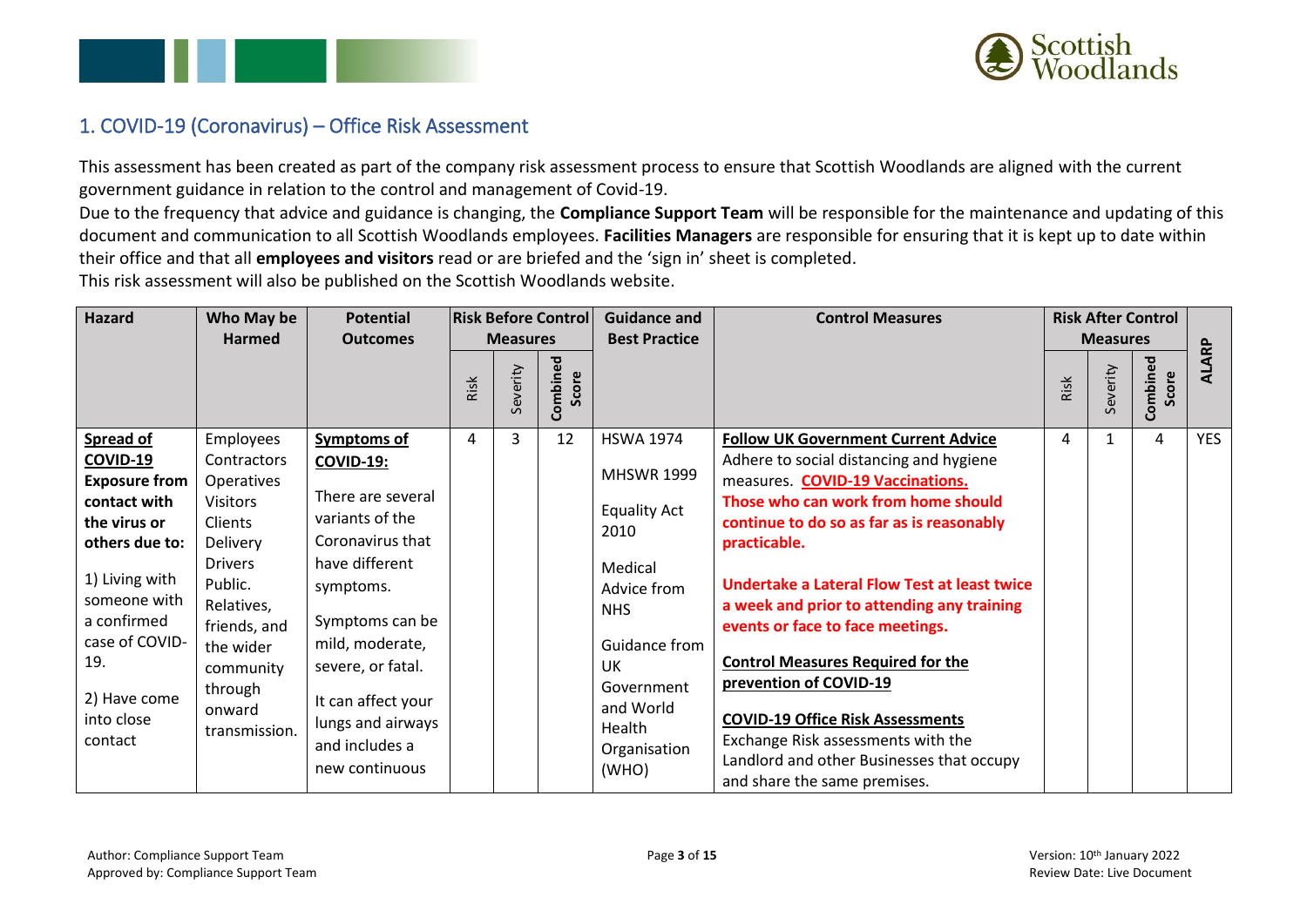



| <b>Hazard</b>                                                                                                                                                                                               | Who May be<br><b>Harmed</b>                                                                                                                                                                                                  | <b>Potential</b><br><b>Outcomes</b>                                                                                                                                                                                                                                                                                                                                  | <b>Risk Before Control</b><br><b>Measures</b> |          | <b>Guidance and</b><br><b>Best Practice</b> | <b>Control Measures</b>                                                                                                               |                                                                                                                                                                                                                                                                                                                                                                                                                               | <b>Measures</b> | <b>Risk After Control</b> |                   |              |
|-------------------------------------------------------------------------------------------------------------------------------------------------------------------------------------------------------------|------------------------------------------------------------------------------------------------------------------------------------------------------------------------------------------------------------------------------|----------------------------------------------------------------------------------------------------------------------------------------------------------------------------------------------------------------------------------------------------------------------------------------------------------------------------------------------------------------------|-----------------------------------------------|----------|---------------------------------------------|---------------------------------------------------------------------------------------------------------------------------------------|-------------------------------------------------------------------------------------------------------------------------------------------------------------------------------------------------------------------------------------------------------------------------------------------------------------------------------------------------------------------------------------------------------------------------------|-----------------|---------------------------|-------------------|--------------|
|                                                                                                                                                                                                             |                                                                                                                                                                                                                              |                                                                                                                                                                                                                                                                                                                                                                      | Risk                                          | Severity | Combined<br>Score                           |                                                                                                                                       |                                                                                                                                                                                                                                                                                                                                                                                                                               | Risk            | Severity                  | Combined<br>Score | <b>ALARP</b> |
| (within 2<br>metres for 15<br>minutes or<br>more) with a<br>confirmed case<br>of COVID-19.<br>3) Being advised<br>by a public<br>health agency<br>that contact<br>with a<br>diagnosed case<br>has occurred. | <b>Higher Risk</b><br>Groups -<br>elderly,<br>pregnant<br>workers.<br>Clinically<br>extremely<br>vulnerable<br>and clinically<br>vulnerable<br>individuals,<br>those with<br>existing<br>underlying<br>health<br>conditions. | cough and/or a<br>high<br>temperature,<br>fatigue, loss or<br>change in taste<br>or smell and in<br>more severe<br>cases breathing<br>difficulties.<br>Headache,<br>scratchy or sore<br>throat, runny<br>nose, sneezing,<br>muscle aches<br>and pains.<br>Hospital<br>treatment e.g.,<br>oxygen or<br>ventilation<br>support may be<br>required for<br>severe cases. | 4                                             | 4        | 16                                          | <b>COSHH</b><br>Assessments<br>Scottish<br>Woodlands<br>Guidance and<br><b>Toolbox Talks</b><br>Industry<br>Guidance,<br>FISA, Confor | Working collaboratively with landlords<br>and other tenants in multi-tenant<br>sites/buildings to ensure consistency<br>across common areas, for example,<br>receptions and staircases.<br>Higher Risk groups and those with<br>existing underlying health conditions or<br>those that live with immediate family<br>members at higher risk, should continue<br>home working where possible.<br><b>COVID-19 Vaccinations.</b> | 3               | 4                         | 12                | <b>YES</b>   |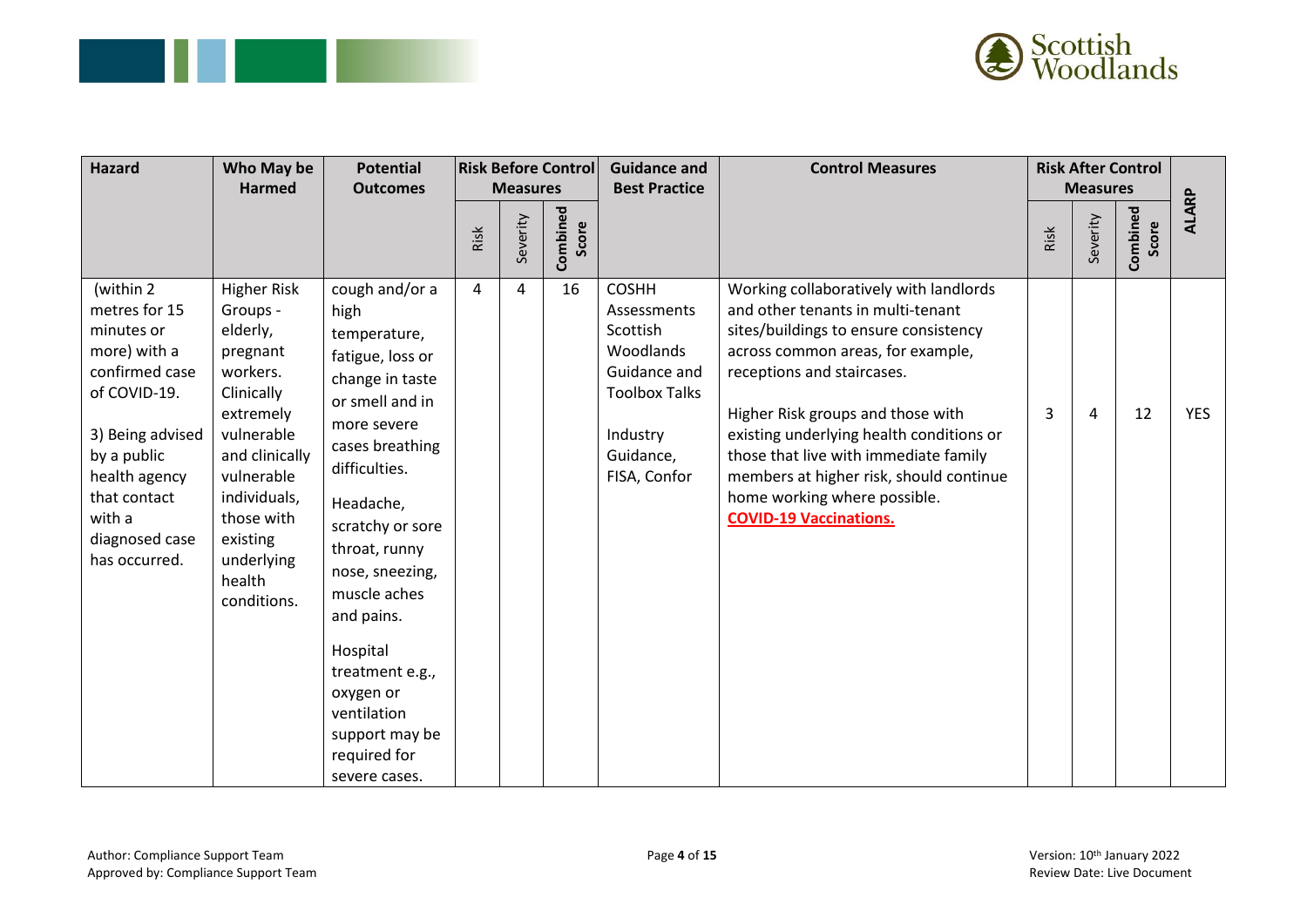

#### <span id="page-4-0"></span>2. Control Measures Required for the Prevention of COVID-19

<span id="page-4-1"></span>

<span id="page-4-2"></span>

| 2.2 Cleaning & Disinfection                             | Frequently clean and disinfect work areas, objects and surfaces that are touched regularly, particularly in                                               |
|---------------------------------------------------------|-----------------------------------------------------------------------------------------------------------------------------------------------------------|
|                                                         | areas of high use - such as door handles, light switches, kettles, microwave switches and handles,<br>reception area, desks, screens, telephone handsets. |
|                                                         | Clean shared equipment between uses e.g. printers.                                                                                                        |
|                                                         | Open windows and doors frequently to encourage ventilation.                                                                                               |
| <b>Caution</b><br><b>Cleaning in</b><br><b>progress</b> | Use your normal cleaning products, anti-bacterial disposable wipes and or disinfectants and cloths for<br>cleaning and disinfection.                      |
|                                                         | Enhanced cleaning for busy areas and all facilities regularly during the day and at the end of the day.                                                   |
|                                                         | Set clear use and cleaning guidance for showers and lockers.                                                                                              |
|                                                         | Clear workspaces and remove waste and belongings from the work area at the end of each shift.                                                             |
| <b>See Coronavirus Cleaning &amp;</b>                   | Regular cleaning of vehicles that workers may take home.                                                                                                  |
| <b>Disinfection Poster</b>                              | Use nitrile gloves when cleaning, immediately wash hands when gloves are removed.                                                                         |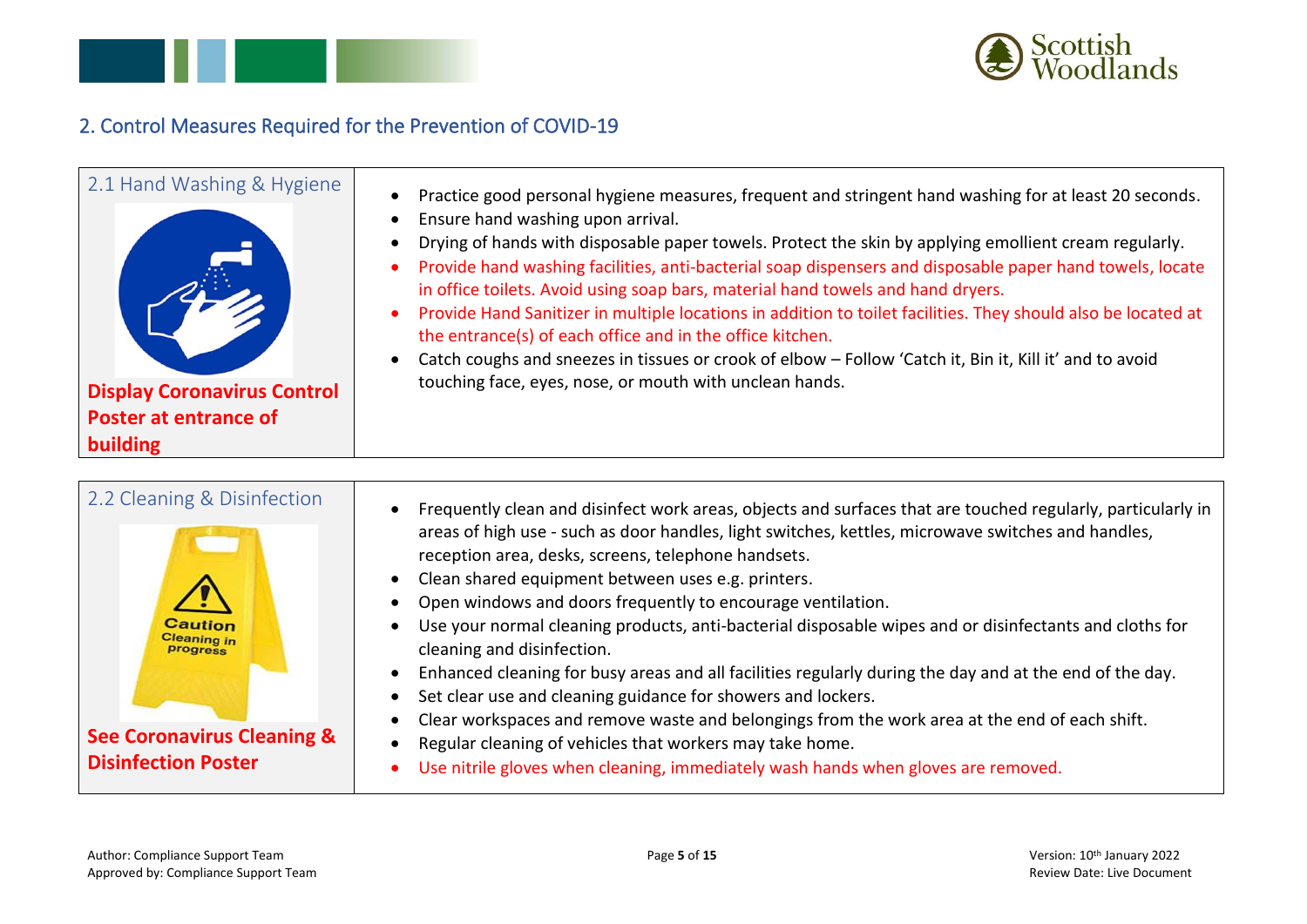



#### <span id="page-5-0"></span>2.3 Office Layout



**Display the Staying COVID-19 Secure in 2020 Poster in Office**

- Review office layout reconfigure seating and tables, and processes to allow people to work 2m apart.
- Use self-adhesive floor warning tape to mark areas to help staff keep to a 2m distance.
- Workstations should be assigned to an individual and not shared.
- When it is not possible to move workstations further apart and maintain social distances:
	- $\circ$  arrange for people to work back-to-back or side-to-side working (rather than face-to-face)
	- $\circ$  use desk partitions, physical screens, barriers to separate people from each other
	- o install screens to protect staff working in reception
	- o Consider setting specific rotation 'office days' for staff.
- If people must work face-to-face for a sustained period with more than a small group of 'fixed partners', then you will need to assess whether the activity can safely go ahead. No one is obliged to work in an unsafe work environment.
- Manage and monitor occupancy levels to enable social distancing.
- Avoid use of hot desks, where this is not possible, clean and disinfect workstations between different occupants including shared equipment.
- Regulate use of locker rooms, changing areas and other facility areas to reduce concurrent usage.
- For common areas use warning tape to restrict access when social distancing is not possible/practical.

<span id="page-5-1"></span>

| 2.4 Handling Office Equipment or     |                                                                                                                                                                                                                                                                                                                                                                                                                                                                                                                                                                                                           |
|--------------------------------------|-----------------------------------------------------------------------------------------------------------------------------------------------------------------------------------------------------------------------------------------------------------------------------------------------------------------------------------------------------------------------------------------------------------------------------------------------------------------------------------------------------------------------------------------------------------------------------------------------------------|
| <b>Documents</b>                     | Identify areas where people directly pass things to each other, for example office supplies, and                                                                                                                                                                                                                                                                                                                                                                                                                                                                                                          |
|                                      | finding ways to remove direct contact, such as using drop-off points or transfer zones.<br>Avoid sharing office equipment, if you must share, wipe down using anti-bacterial surface wipes.<br>Minimise handling paperwork, this can be achieved by one person taking responsibility for briefing<br>staff and confirming their understanding and signing off where required. If paperwork is to be<br>handled by multiple people, nitrile gloves and face covering/masks should be worn. Alternatively,<br>documents can be sent electronically by e-mail and signed by inserting electronic signatures. |
| <b>See Surgical Face Mask Poster</b> | Locate anti-bacterial surface wipes beside all printers and any other shared work equipment.<br>Limit or restrict use of high-touch items and equipment e.g. shared printers.                                                                                                                                                                                                                                                                                                                                                                                                                             |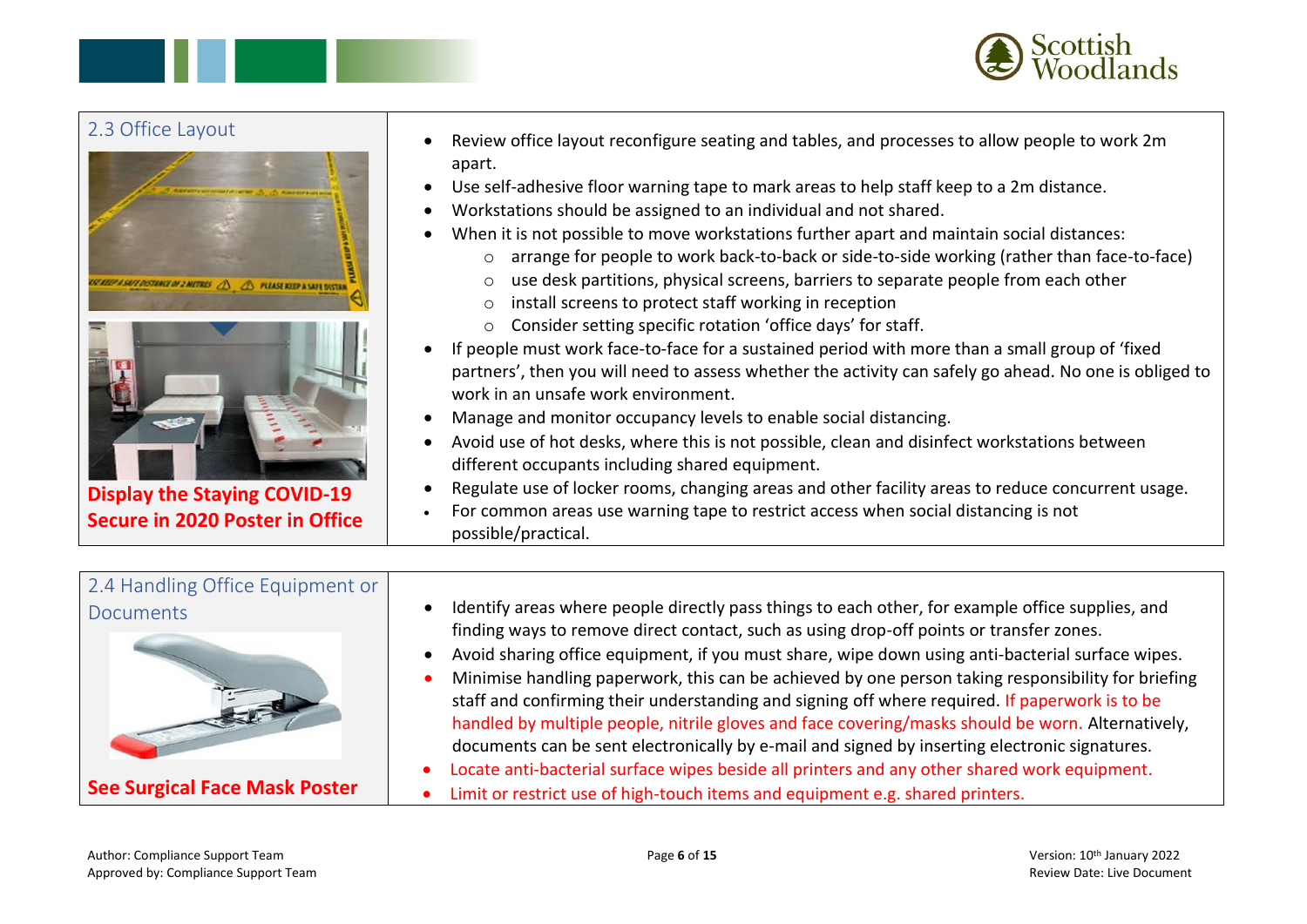

<span id="page-6-0"></span>

| 2.5 Access or Egress to Office                                              | Where possible, please consider and implement the following practices:<br>Set appointment times for visitors so their presence can be managed.<br>If necessary, stagger arrival and departure times to reduce crowding, reduce congestion and contact<br>by e.g. having more entry points to the building where possible.<br>Monitor access to the office to enable social distancing (two metres).<br>Display Lets keep our Social Distancing Poster at the entrance.<br>Require all workers and visitors to wash or clean their hands at office entrance. |
|-----------------------------------------------------------------------------|-------------------------------------------------------------------------------------------------------------------------------------------------------------------------------------------------------------------------------------------------------------------------------------------------------------------------------------------------------------------------------------------------------------------------------------------------------------------------------------------------------------------------------------------------------------|
| <b>Display Coronavirus Control</b><br><b>Poster at entrance of building</b> |                                                                                                                                                                                                                                                                                                                                                                                                                                                                                                                                                             |

<span id="page-6-1"></span>

| 2.6 Social Distancing                                                     | Display 2m Social Distancing Poster(s) at suitable locations within the office e.g. all entrance(s),                                                                                                                                                                                                                                                                                                                                                                                                                                                                                                                  |
|---------------------------------------------------------------------------|-----------------------------------------------------------------------------------------------------------------------------------------------------------------------------------------------------------------------------------------------------------------------------------------------------------------------------------------------------------------------------------------------------------------------------------------------------------------------------------------------------------------------------------------------------------------------------------------------------------------------|
| <b>LET'S KEEP</b><br><b>OUR SOCIAL DISTANCE</b><br>,,,,,,,,,,<br>2 Metres | reception areas, kitchen, toilets that have more than one urinal or cubical.<br>Reduce the number of persons in any work area to comply with the 2-metre gap, entrances and exits,<br>hallways, break rooms, kitchens.<br>Reduce movement and discourage non-essential trips within buildings, where possible restrict access<br>to some areas, encourage use of telephones.<br>Reduce job and location rotation.<br>If possible, introduce one-way flow through buildings.                                                                                                                                           |
|                                                                           | Regulate use of any high traffic areas including corridors, stairways, and walkways.<br>Remind staff of the importance of social distancing both in the workplace and outside of it.                                                                                                                                                                                                                                                                                                                                                                                                                                  |
| <b>Display Let's Keep our Social</b><br><b>Distance Poster</b>            | Redesigning processes to ensure social distancing in place.<br>Management checks to ensure this is adhered to.<br>Reduce the number of people each person has contact with by using 'fixed teams or partnering'.<br>Face coverings/masks and nitrile gloves should be worn for a work task e.g. two-person lift, when 2m<br>social distancing cannot be achieved, keep the work activity time as short as possible.<br>Use safe outside areas for breaks, stagger break times and ensure sufficient rest breaks for staff.<br>Do not be afraid to challenge your colleagues or visitors if they get too close to you. |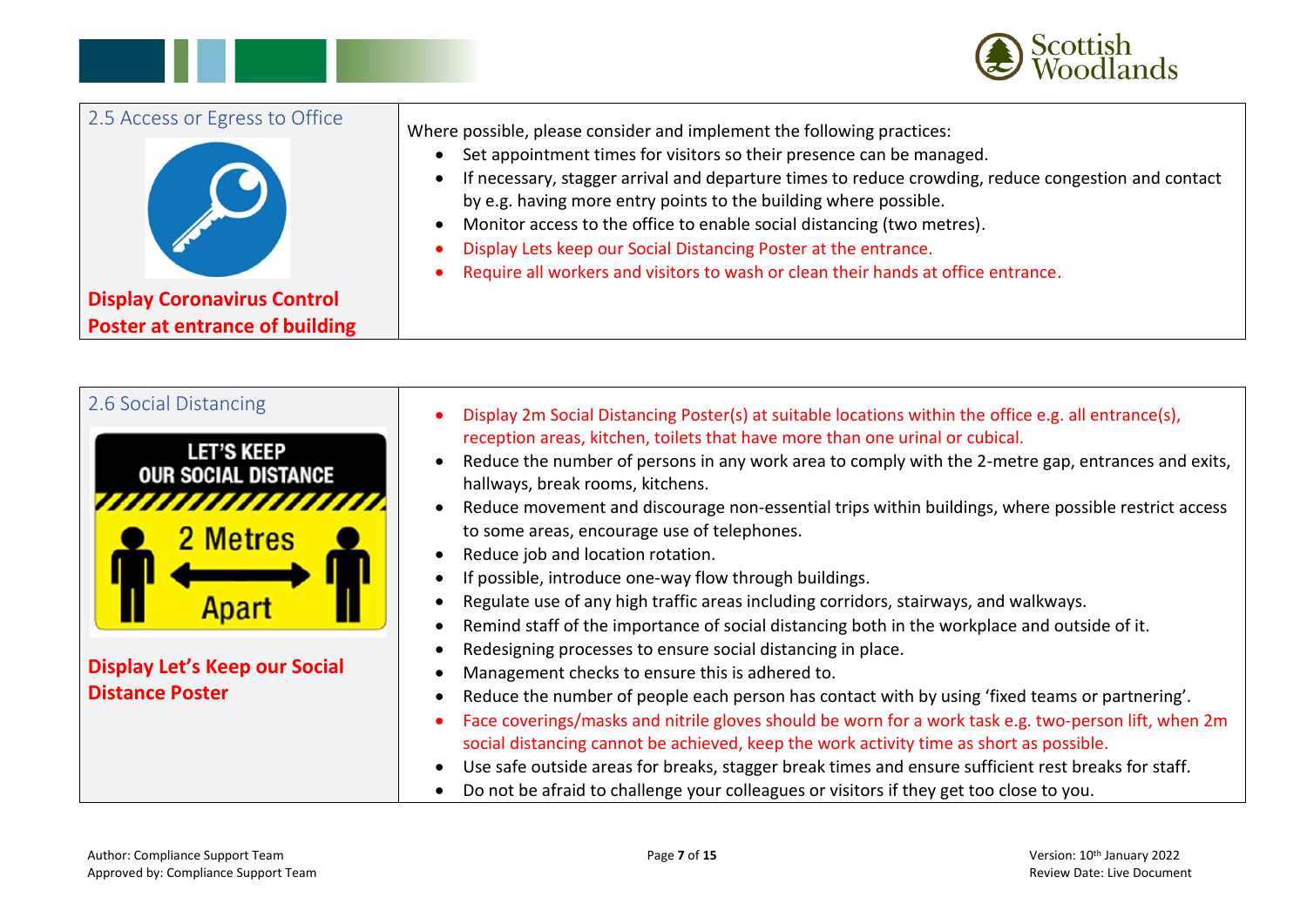

#### <span id="page-7-0"></span>2.7 Suspected Cases of COVID-19



**See Company Share R Drive > Compliance > COVID-19 (Coronavirus) Folder.**

- If anyone becomes unwell with a new continuous cough and/or a high temperature whilst in the office, they must immediately inform the Office Facilities Manager and their Line Manager – who will then notify the HR Department. They must not touch anything and should immediately go home.
- If anyone or a member of their household becomes unwell with COVID-19 symptoms or if you are identified as a close contact, you must self-isolate and immediately inform your Line Manager. NHS Test and Protect/ NHS Test and Trace – if you are contacted by the NHS tracing team you may be identified as a close contact of someone that has tested positive for coronavirus, you will be asked to self-isolate for 10 days, even if you have not developed any symptoms, please immediately inform your Line Manager. If you do not develop any symptoms, the other people in your household do not need to self-isolate for 10 days. If you develop any symptoms request a test. Follow Scottish Government Guidance. Anyone who is double vaccinated with at least two weeks passed since their second dose and who has no symptoms will be able to end self-isolation if they return a negative PCR test.
- Anyone with COVID-19 symptoms, must follow stay at home government guidance at all times.
- Line managers should maintain regular contact with staff members, especially those that live alone.
- If necessary, use phone, online services, or apps to contact your GP surgery or other NHS services, if breathing becomes difficult or symptoms become worse.
- If the Facilities Manager is advised that a member of staff or public has developed Covid-19 symptoms and were recently in the office, the Facilities Manager will identify and notify people who have been in contact with them. The office must then be closed down for 72 hours to all employees and visitors.
- Internal communication channels and cascading of relevant information via e-mail messages, these will be carried out regularly to reassure and support employees during fast-changing situations.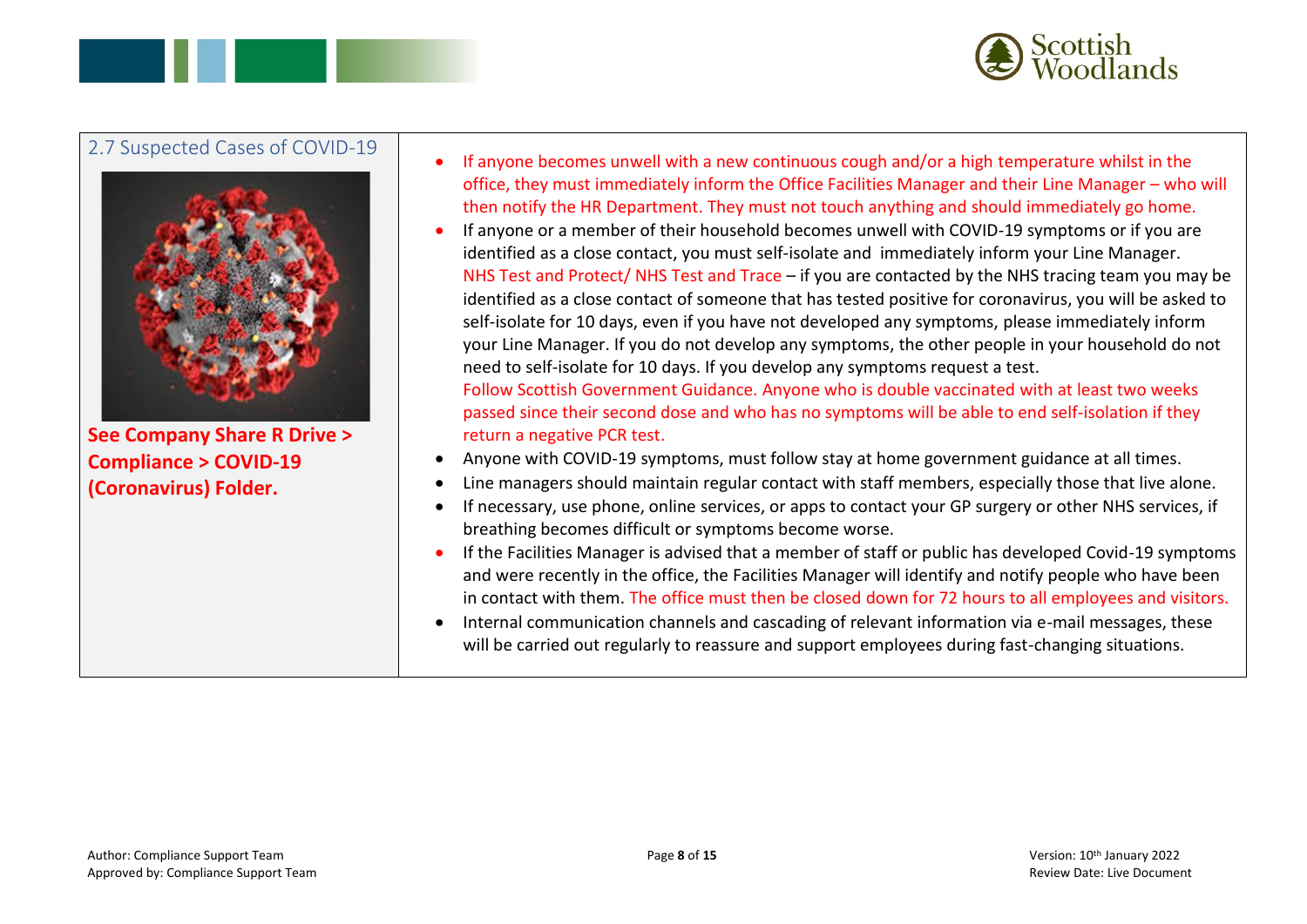



<span id="page-8-0"></span>

| 2.8 Travel and Driving for Work      | Do not travel unless you cannot work from home or deemed a critical worker.<br>Minimise non-essential travel, consider remote working options first.<br>All persons to avoid or limit their use of public transport.<br>Avoid sharing vehicles, where travel is essential, please use private single occupancy where                                                                              |
|--------------------------------------|---------------------------------------------------------------------------------------------------------------------------------------------------------------------------------------------------------------------------------------------------------------------------------------------------------------------------------------------------------------------------------------------------|
|                                      | possible.<br>If sharing cannot be avoided, minimise the number of people travelling together in any one vehicle,<br>using 'fixed travel partners', increasing ventilation when possible and avoiding sitting face-to-face.<br>Shared/Pool vehicles must be cleaned between shifts or on a handover.<br>Ensure adequate breaks and welfare facilities are available for drivers during their work. |
| <b>See Surgical Face Mask Poster</b> | Face coverings/masks and nitrile gloves should be worn when social distancing cannot be achieved.                                                                                                                                                                                                                                                                                                 |

#### <span id="page-8-1"></span>2.9 Disposal of Waste

**Coronavirus and your Waste INFECTED WASTE** 



**Waste from possible/known COVID-19 cases and cleaning of areas where possible/known cases have been (including disposable cloths, tissues).**

- Waste should be put in a plastic waste rubbish bag and then tied. The plastic bag should then be placed in a second bag then tied. Quarantine and securely store for 72 hours (contact free), discard as normal waste.
- Waste items include all used nitrile gloves, antibacterial wipes, single use face masks or other potentially contaminated items.
- Waste should NOT be left unsupervised awaiting collection. You should NOT put your waste in communal waste areas.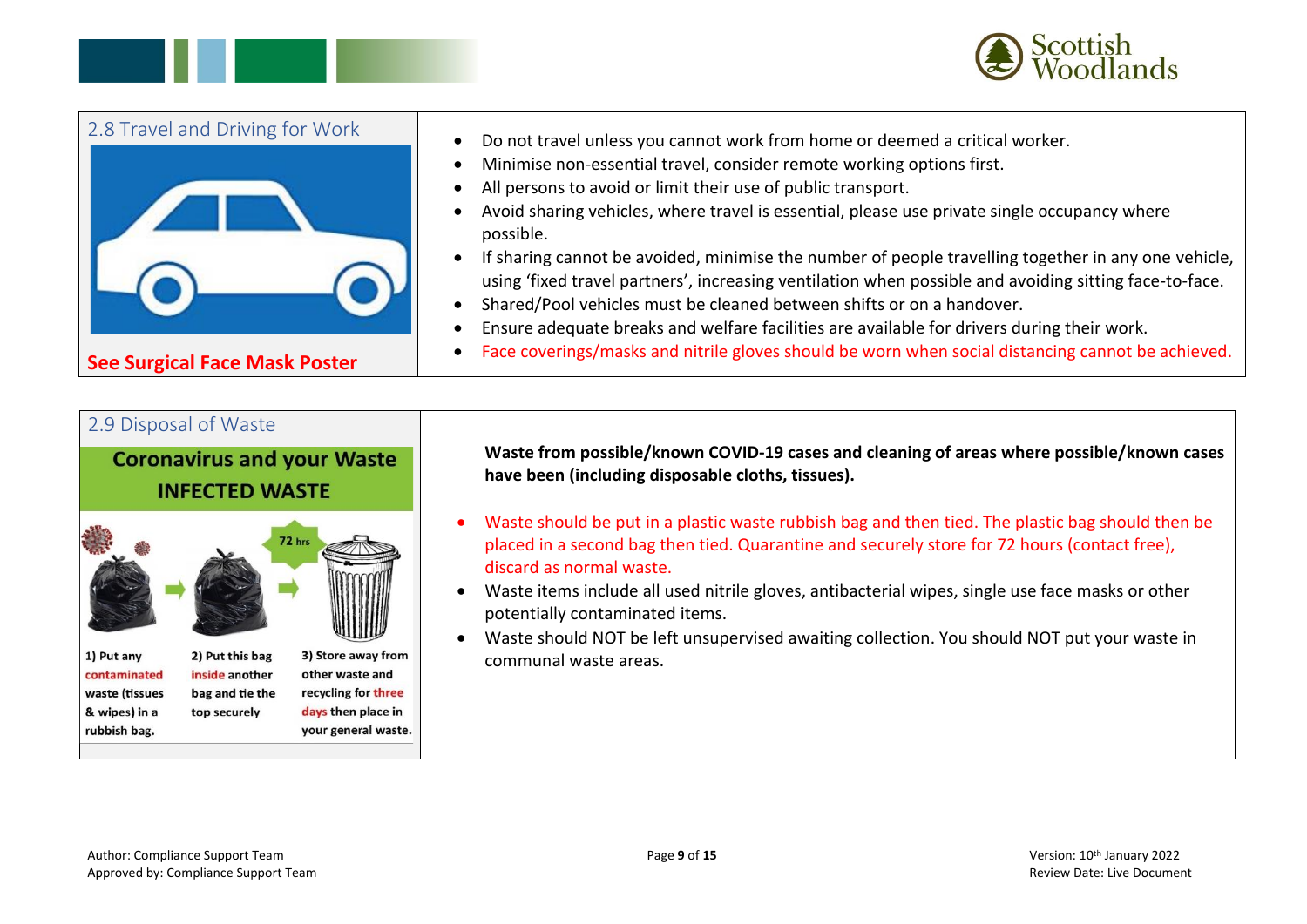



<span id="page-9-0"></span>

| 2.10 Accidents, Security, & Other | In an emergency, for example, an accident or fire, people do not have to stay 2m apart if it would be                                                                                                                                                                                                          |
|-----------------------------------|----------------------------------------------------------------------------------------------------------------------------------------------------------------------------------------------------------------------------------------------------------------------------------------------------------------|
| Incidents                         | unsafe.                                                                                                                                                                                                                                                                                                        |
| <b>EMERGENCY</b>                  | People involved in the provision of assistance to others should pay particular attention to sanitation<br>measures immediately afterwards, including washing hands.<br>Only if there is sufficient time, not advisable if there is a fire – wear face masks, nitrile gloves and<br>lightweight eye protection. |

<span id="page-9-1"></span>

| 2.11 First Aid<br><b>First aider</b> | For minor First Aid injuries, persons should where possible, administer their own First Aid under the<br>verbal instruction of a trained First Aider.<br>Ask others to stay at least 2m away, that are not involved with providing first aid assistance.<br>$\bullet$<br>Persons that administer First Aid treatment must take additional precautions when the 2m social<br>$\bullet$<br>distancing rules cannot be adhered to. Face masks, nitrile gloves and lightweight eye protection<br>must be worn at all times.<br>If you are required to perform CPR, wherever possible, it is recommended that you do not<br>$\bullet$<br>perform rescue breaths or mouth-to-mouth ventilation, (it has been shown that compression<br>only CPR may be as effective for the first few minutes). |
|--------------------------------------|-------------------------------------------------------------------------------------------------------------------------------------------------------------------------------------------------------------------------------------------------------------------------------------------------------------------------------------------------------------------------------------------------------------------------------------------------------------------------------------------------------------------------------------------------------------------------------------------------------------------------------------------------------------------------------------------------------------------------------------------------------------------------------------------|
| <b>See Surgical Face Mask Poster</b> | If the decision is made to perform mouth-to-mouth ventilations in asphyxia arrest, use the<br>resuscitation face shield in your first aid kit.<br>If there has been a blood or body-fluid spill, keep people away from the area. Use disposable<br>$\bullet$<br>paper towels to cover up the area. Seek further advice from the emergency services when they<br>arrive.<br>Dispose of all face masks, nitrile gloves safely and in accordance with the disposal of waste controls,<br>eye protection should be cleaned with antibacterial surface wipes.                                                                                                                                                                                                                                  |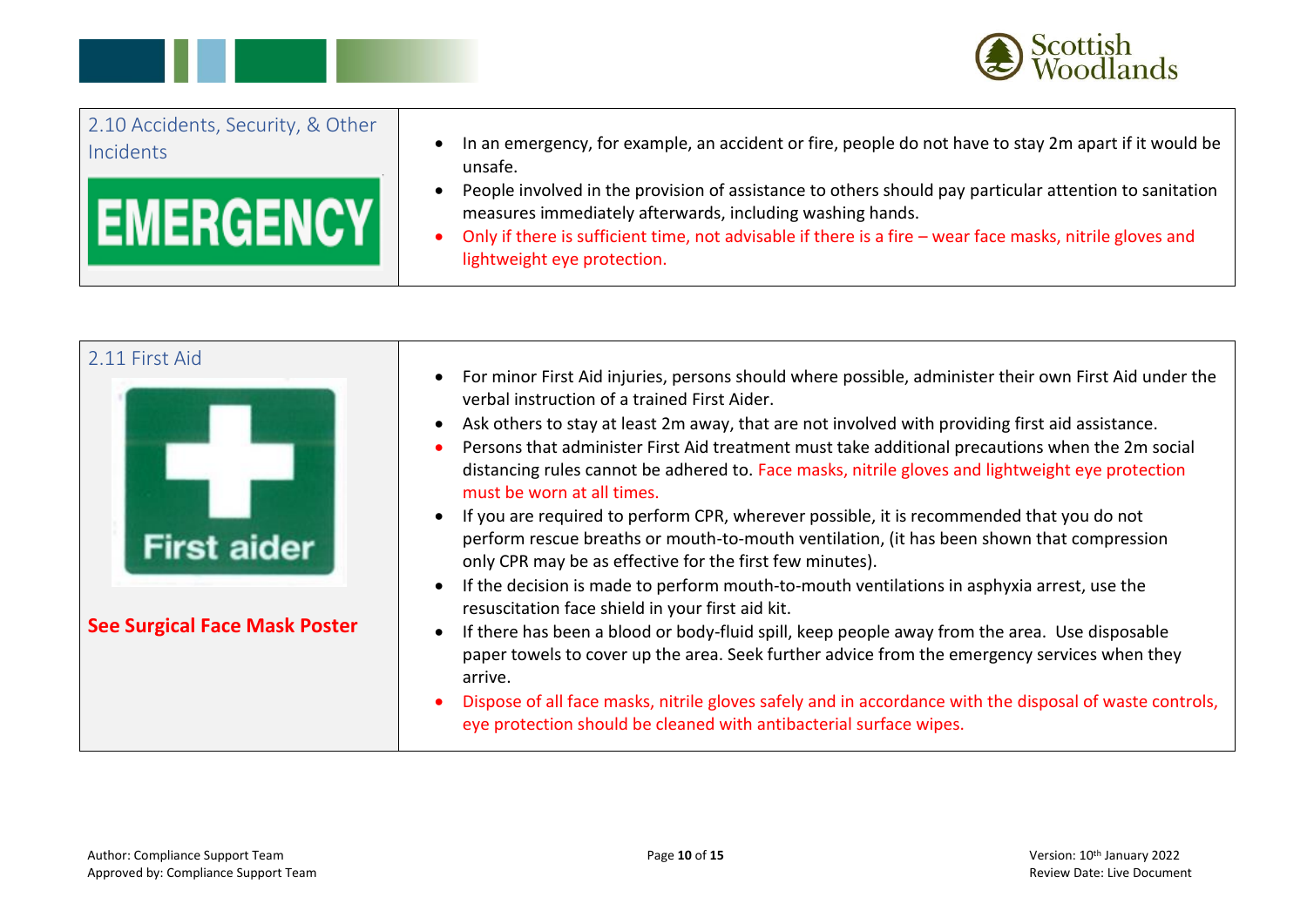



<span id="page-10-0"></span>

| 2.12 Mental Health & Wellbeing<br>ST RESS AWARENESS<br>PERSONAL RESILIENCE<br>MINDFUL MANAGER | Management will promote mental health & wellbeing awareness to staff during the Coronavirus<br>outbreak and will offer whatever support they can to help.<br>Regular communication of mental health information and open-door policy for those who need<br>additional support.<br>Managers will keep in touch with staff on their working arrangements including their welfare, mental<br>and physical health, and personal security.<br>The Compliance Support Team will ensure that all employees are kept up to date with how safety |
|-----------------------------------------------------------------------------------------------|-----------------------------------------------------------------------------------------------------------------------------------------------------------------------------------------------------------------------------------------------------------------------------------------------------------------------------------------------------------------------------------------------------------------------------------------------------------------------------------------------------------------------------------------|
| <b>HAPPINESS</b>                                                                              | measures are being implemented or updated.                                                                                                                                                                                                                                                                                                                                                                                                                                                                                              |
| <b>See Scottish Woodlands Mental</b>                                                          | Employees that have any concerns regarding their health and wellbeing or with regards to the                                                                                                                                                                                                                                                                                                                                                                                                                                            |
| <b>Health &amp; Wellbeing Toolbox</b>                                                         | controls that have been implemented in their work environment, should contact the Compliance                                                                                                                                                                                                                                                                                                                                                                                                                                            |
| <b>Talk</b>                                                                                   | Support Team and HR.                                                                                                                                                                                                                                                                                                                                                                                                                                                                                                                    |

<span id="page-10-1"></span>

| 2.13 Inbound and Outbound<br>Goods<br>coronavirus<br><b>LEAVE PARCEL</b><br><b>AT THE DOOR</b><br><b>THANKS</b> | Revising pick-up and drop-off collection points procedures.<br>Minimising unnecessary contact at office. For example, non-contact deliveries where the nature of the<br>product allows for use of electronic pre- booking.<br>Consider methods to reduce frequency of deliveries, e.g. by ordering larger quantities less often.<br>$\bullet$<br>Where possible and safe, having single workers load or unload vehicles.<br>Where possible, use the same pair of people for loads where more than one is needed.<br>Maintain 2m social distancing with delivery drivers and postal workers.<br>Encouraging drivers to stay in their vehicles if the load will allow it, and where this does not<br>compromise their safety and existing safe working practice, such as preventing drive-aways.<br>Delivery drivers must wash or clean their hands before entering offices/or leave deliveries outside the<br>$\bullet$<br>office.<br>Allow delivery drivers access to welfare facilities.<br>$\bullet$<br>Ensure hand washing after e.g. handling delivered goods and merchandise. |
|-----------------------------------------------------------------------------------------------------------------|------------------------------------------------------------------------------------------------------------------------------------------------------------------------------------------------------------------------------------------------------------------------------------------------------------------------------------------------------------------------------------------------------------------------------------------------------------------------------------------------------------------------------------------------------------------------------------------------------------------------------------------------------------------------------------------------------------------------------------------------------------------------------------------------------------------------------------------------------------------------------------------------------------------------------------------------------------------------------------------------------------------------------------------------------------------------------------|
|-----------------------------------------------------------------------------------------------------------------|------------------------------------------------------------------------------------------------------------------------------------------------------------------------------------------------------------------------------------------------------------------------------------------------------------------------------------------------------------------------------------------------------------------------------------------------------------------------------------------------------------------------------------------------------------------------------------------------------------------------------------------------------------------------------------------------------------------------------------------------------------------------------------------------------------------------------------------------------------------------------------------------------------------------------------------------------------------------------------------------------------------------------------------------------------------------------------|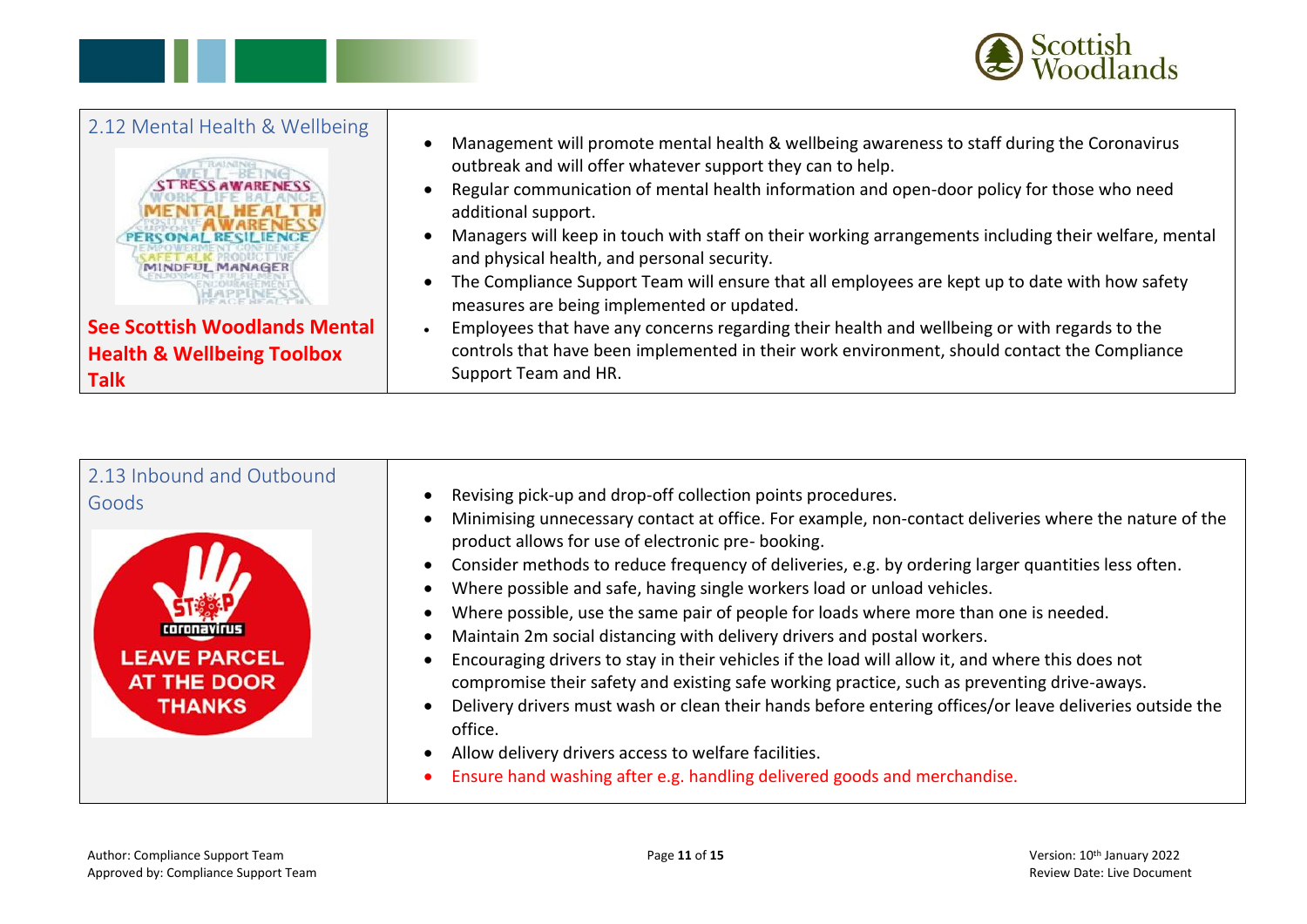



## <span id="page-11-0"></span>2.14 Office Meetings & Visitors **Meeting Room All visitors must** report to reception **All visitors must read or be briefed on this Risk Assessment & the sign in sheet must be completed.**

- Where possible, remote working tools e.g., Microsoft Teams, Skype, Zoom, Conference Calls should be used instead of face to face meetings.
- All participants should undertake a Lateral Flow Test prior to attending the meeting.
- Guidance on Lateral Flow Testing, social distancing and hygiene should be explained to visitors on or before arrival.
- Limit the number of visitors at any one time.
- Limit visitor times to a specific time window and restrict access to required visitors only. Ensure they are met and briefed on controls at reception.
- Determining if schedules for office essential services and supplier visits can be revised to reduce interaction and overlap between people, for example - carrying out services at weekends or evenings.
- Maintain a record of all visitors.
- Revise visitor arrangements to ensure social distancing hygiene measures are put in place e.g. sharing of pens when signing in at reception, should be avoided.
- Only absolutely necessary participants should attend meetings and should maintain 2m separation throughout.
- Reconfigure seating and tables to maintain 2m spacing.
- Avoid sharing pens and other objects.
- Provide hand sanitiser in meeting rooms.
- Hold meetings outdoors or in well-ventilated rooms whenever possible.
- For areas where regular meetings take place, use floor warning tape to mark areas and to help people maintain social distancing.
- Buffet lunches and shared e.g. packets of biscuits, should not be provided, encourage participants to bring their own food or provide packaged food that cannot be shared.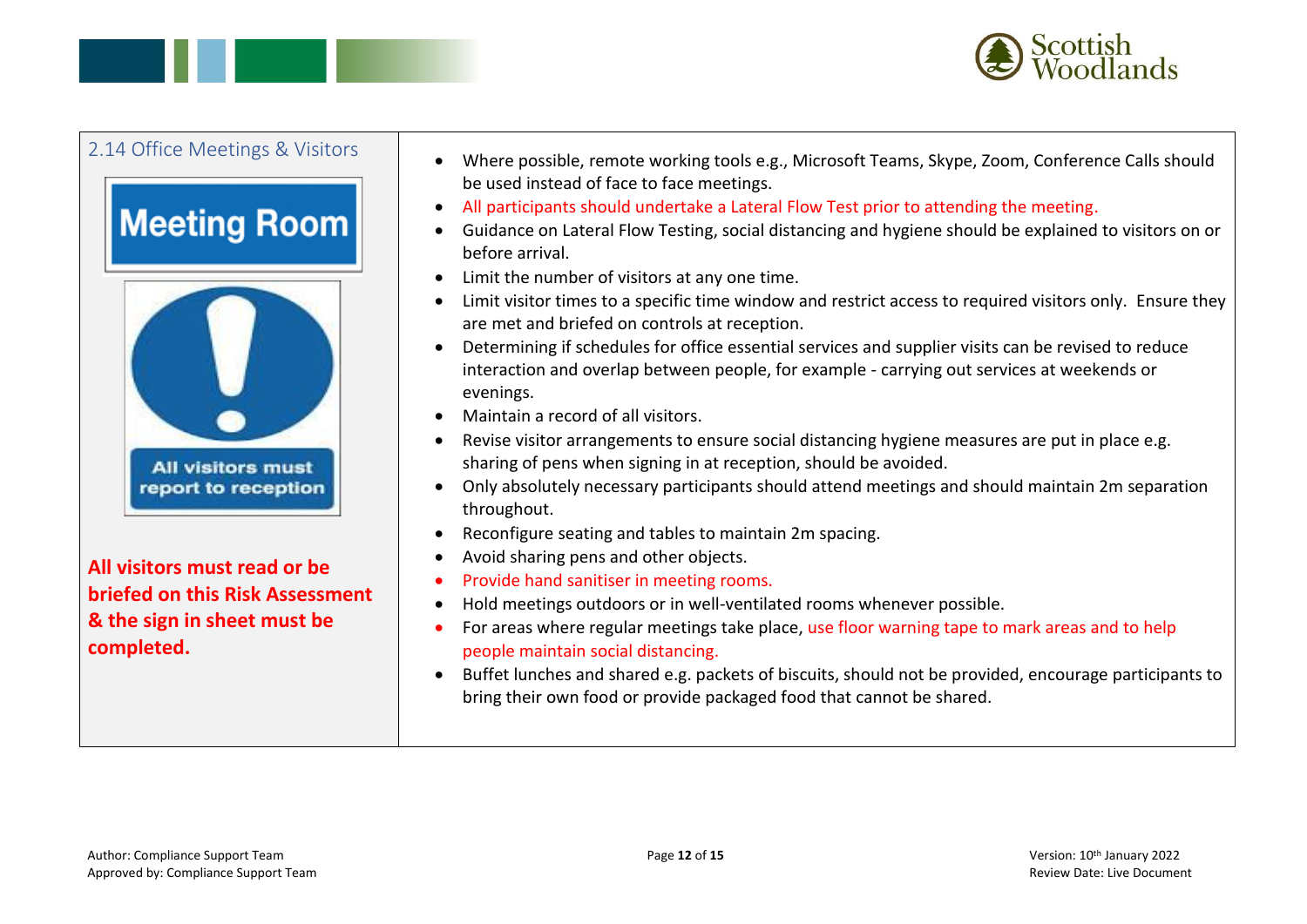



### <span id="page-12-0"></span>2.15 Dogs in the Office **For offices that allow dogs in their premises** • Where possible, avoid bringing dogs into the office during COVID-19. • Where dogs do come into the office, the owner must keep them under control. • Ensure dogs are kept away from other employees in the office. • Dogs should not be stroked by anyone except the owner. • The risk of COVID-19 is not from the dog carrying the infection, but from contact with a source.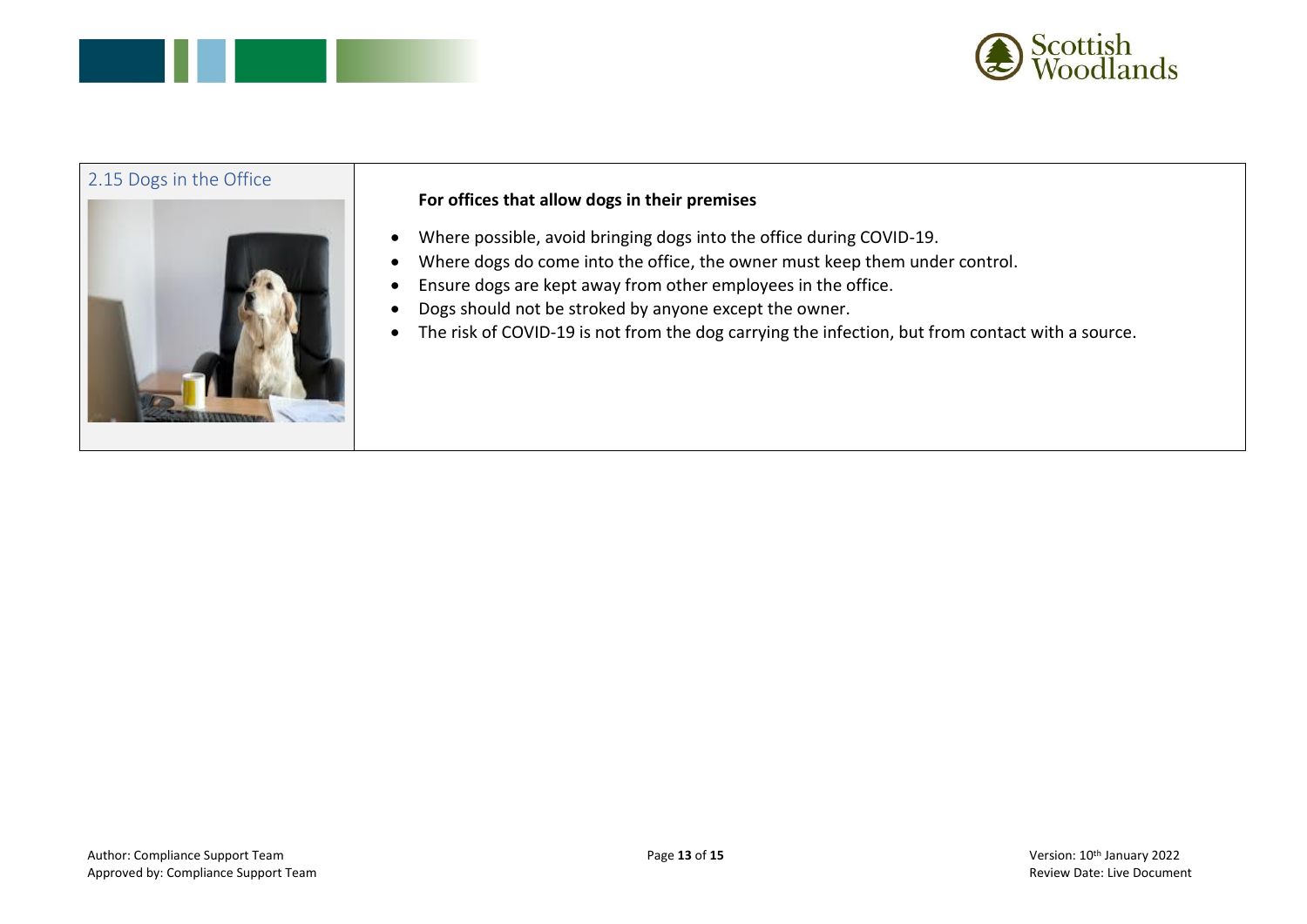



#### <span id="page-13-0"></span>3. Sign on Sheet – Acknowledgement and Understanding of COVID-19 Office Risk Assessment

"I have read or been briefed on this **COVD-19 Risk Assessment.** I understand and accept all of the health and safety arrangements".

"l will implement all of the controls outlined in the **COVID-19 Risk Assessment** and on any Supplementary Risk Assessments that are undertaken".

"If I become unwell or have any symptoms of **COVID-19** whilst working in or visiting the office, I will immediately inform the **Office Facilities Manager** and/or my **Line Manager** and then go straight home, follow current government advice and self-isolation measures".

"In confirmation of all of the above I have signed or agreed for this to be signed on my behalf on the date shown below".

| Date | Signature/or signature on behalf of | <b>Print Name</b> |
|------|-------------------------------------|-------------------|
|      |                                     |                   |
|      |                                     |                   |
|      |                                     |                   |
|      |                                     |                   |
|      |                                     |                   |
|      |                                     |                   |
|      |                                     |                   |
|      |                                     |                   |